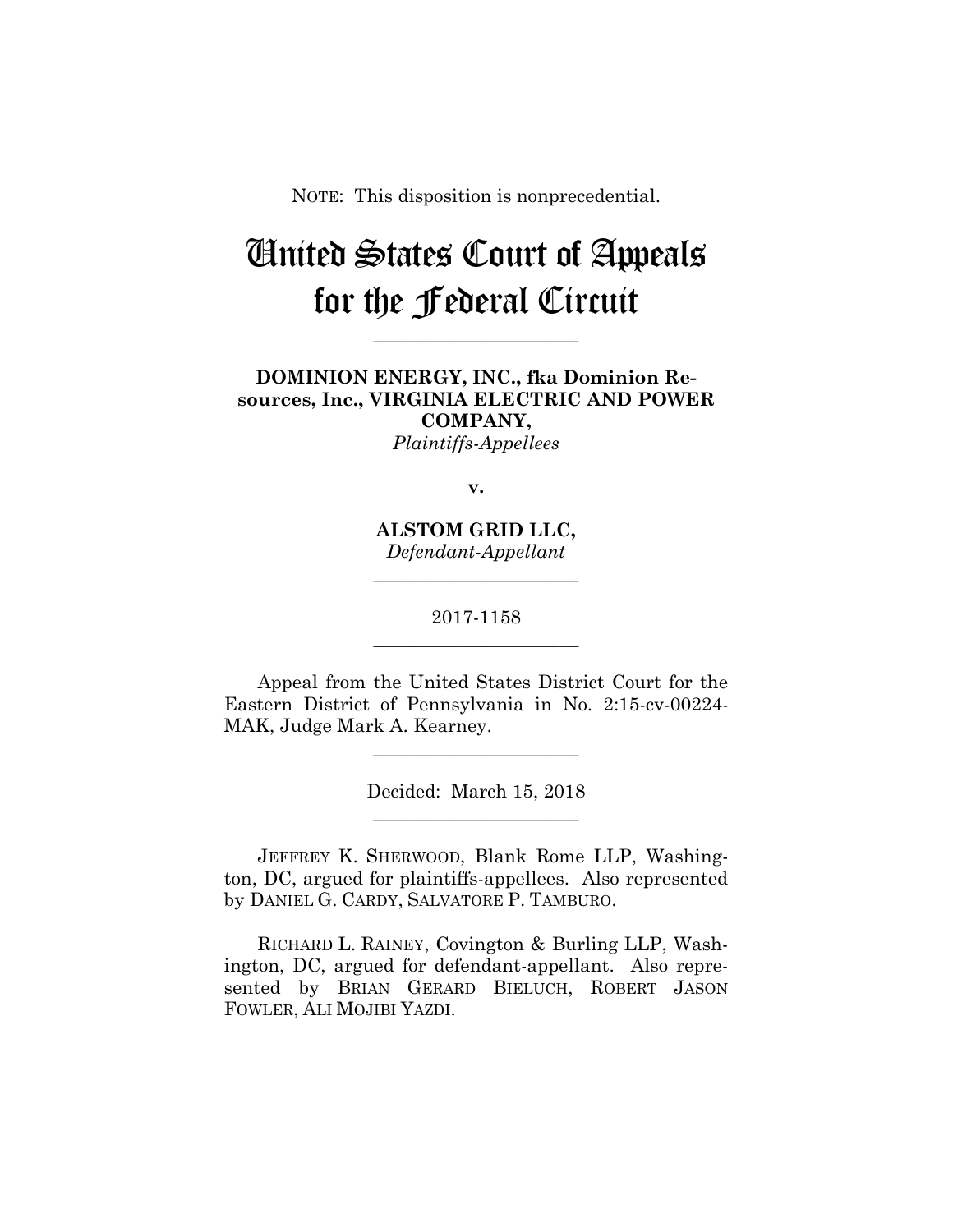# Before MOORE, HUGHES, and STOLL, *Circuit Judges*. STOLL, *Circuit Judge*.

**\_\_\_\_\_\_\_\_\_\_\_\_\_\_\_\_\_\_\_\_\_\_** 

This is an appeal from a final judgment following a jury trial in a patent infringement case. Alstom Grid LLC ("Alstom Grid") appeals the district court's (1) denial of judgment as a matter of law ("JMOL") of noninfringement, (2) denial of its motion to vacate or remit the jury's reasonable royalty damages award, (3) denial of JMOL of no willful infringement and grant of enhanced damages, and (4) grant of a permanent injunction. For the reasons explained below, we reverse the district court's denial of JMOL of noninfringement based on an absence of substantial evidence to support the jury verdict. For that reason, we vacate the damages award, judgment of willful infringement, enhanced damages award, and permanent injunction. We remand for further proceedings consistent with this opinion.

#### **BACKGROUND**

Dominion Energy, Inc. and Virginia Electric and Power Company (collectively, "Dominion") own U.S. Patent No. 8,437,883, which claims a voltage control and conservation system configured to monitor energy usage at the energy delivery system and determine one or more energy delivery parameters at the energy control system. Dominion filed an infringement suit alleging that Alstom Grid infringed the '883 patent by "willfully supply[ing], provid[ing] instructions and training relating to, and configur[ing] systems with Alstom's . . . LVM module control systems" for third-party user Duke Energy Corp. ("Duke"). J.A. 1251 ¶ 33.

I.

In an effort to increase energy efficiency, electric utilities have been replacing the old "spinning wheel" meters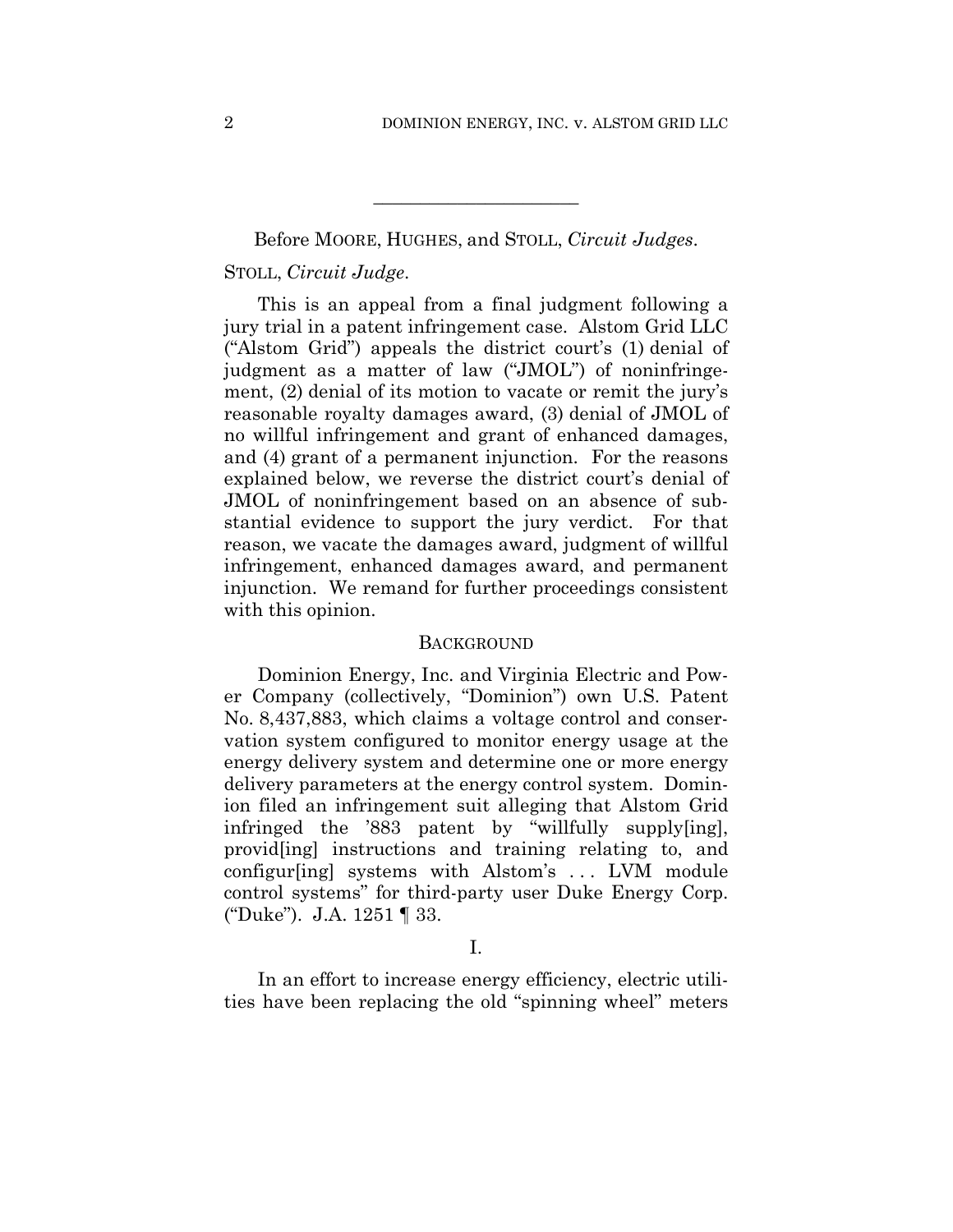outside our homes with smart meters. Smart meters generate advanced metering infrastructure data ("AMI"), which is sent remotely to the electric utilities to assist in (1) managing power output and (2) more accurately billing the consumer for actual usage. AMI is now referred to as the combination of smart meters with two-way communications technology for information, monitoring, and control. In other words, AMI is the protocol used by smart meters to allow the utility to receive real-time measurements, including voltages, currents, and power flows, from various components on the grid. The utility can also regulate the voltage at different points on the grid using AMI protocol by issuing control commands that raise or lower the voltage at those points.

One way to increase energy efficiency is to optimize the electric grid to reduce energy lost along the electric lines, known as conservation voltage reduction ("CVR"). CVR optimizes voltage on the lines that run from the electric power substations to homes and businesses. As electricity is distributed throughout the grid, the voltage at each user location drops as it gets further away from the distribution location. Utilities seek to keep voltages at customers' locations within a target voltage band (114– 125 volts), but preferably at the lower end of the band, allowing utilities to conserve voltage. Utilities do this by applying CVR techniques.

### II.

Dominion's '883 patent is directed to controlling components in a power distribution system using sensors at multiple distribution locations. According to Dominion's complaint, the '883 patent enables a power utility to produce less power to satisfy its customers' needs. Specifically, the '883 patent claims a voltage conservation and control system that uses voltage measurements and exception reports (that is, a warning that the measured voltage is outside of the target voltage band) from smart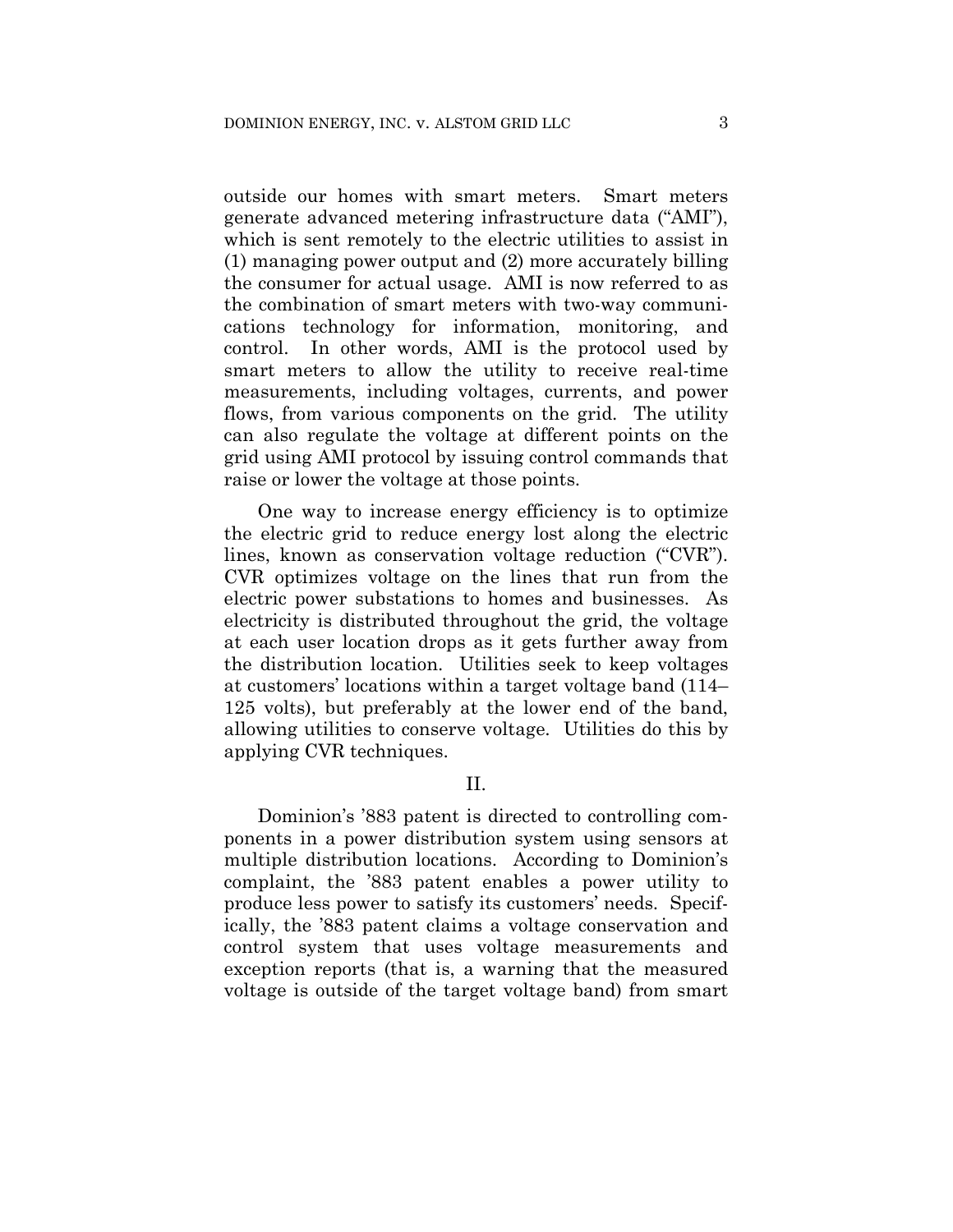meters to control the voltage supply at a substation or other distribution location.

Dominion asserts independent claim 1, which reads:

1. A voltage control and energy conservation system for an electric power transmission and distribution grid configured to supply electric power to a plurality of user locations, the system comprising . . . a voltage controller configured to receive measurement data from each sensor of a subset of the plurality of sensors, wherein the subset includes more than one and substantially fewer than all of the plurality of sensors, and to *generate an energy delivery parameter based on a comparison of the measurement data received from the subset to a controller target voltage band* . . . .

'883 patent claim 1 (emphasis added). Dominion also asserts independent claim 15 and dependent claim 16. All three asserted claims require the claim limitation emphasized above. Thus, the accused product must compare "measurement data received from the subset [of sensors] to a controller target voltage band" in order to infringe the asserted claims. *See id.* at claims 1, 15, 16 (emphasis added). With that understanding of the relevant claim limitation, we turn to the accused system.

III.

Alstom Grid supplies software to electric utilities to manage their electric grids. For example, Alstom Grid sells a distribution management system ("DMS") software called e-terra*distribution*. E-terra*distribution* models every point on the entire grid in order to control all aspects of the distribution grid. Version 3.3 of eterra*distribution*, as installed by Alstom Grid on Duke's systems, is the subject of this litigation. Alstom Grid illustrates its accused system as follows: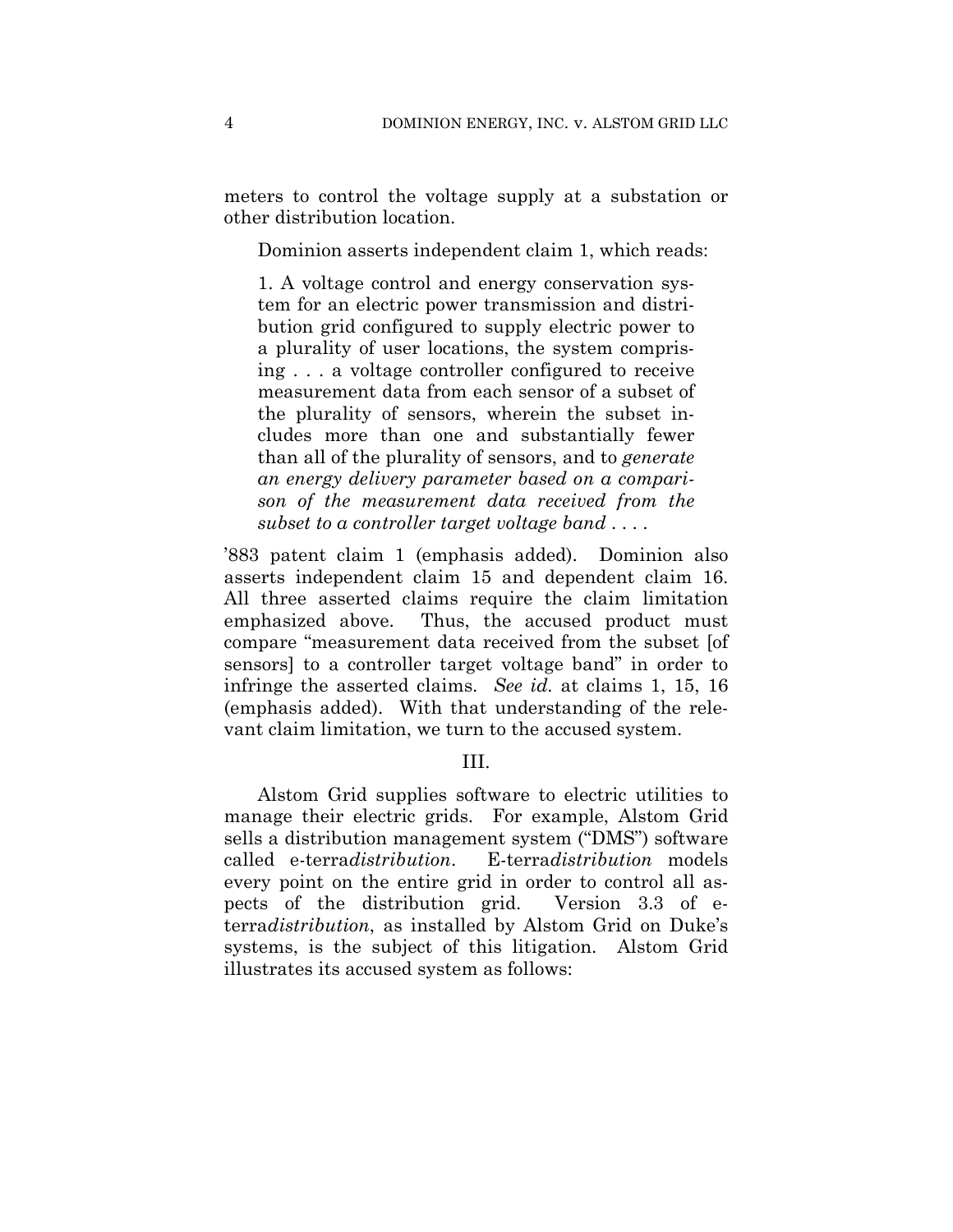

AMI Functionality (introduced in version 3.3)

J.A. 12092. As the diagram shows, an optional add-on to the e-terra*distribution* software is the Load and Volt/VAR Management ("LVM") module. The LVM module provides recommendations to manage demand, improve the voltage quality, and provide reactive support to the surrounding distribution system. Here, the only functionality of eterra*distribution* that Dominion accuses of infringement is the use of data from smart meters (that is, AMI data) in the LVM module when performing CVR.

At trial, the parties presented testimony regarding operation of the LVM module, as well as Alstom Grid's Distribution Network Analysis Functions ("DNAF") eterra*distribution* version 3.3 User's Guide. *See*  J.A. 14363–667 ("User's Guide"). As explained in Section 8 of the User's Guide, the LVM module has an iterative calculation engine called the "Objective Function." J.A. 10762; J.A. 14609. In each iteration, the Objective Function takes into account a large number of constraints in the system, then uses the grid model to calculate the voltages that would result at every point on the grid from hypothetical control adjustments. In some cases, the calculated voltage from the model differs from the measured voltage. This difference between the calculated (model) voltage and measured voltage is the error value. The software uses the error value to adjust the limits in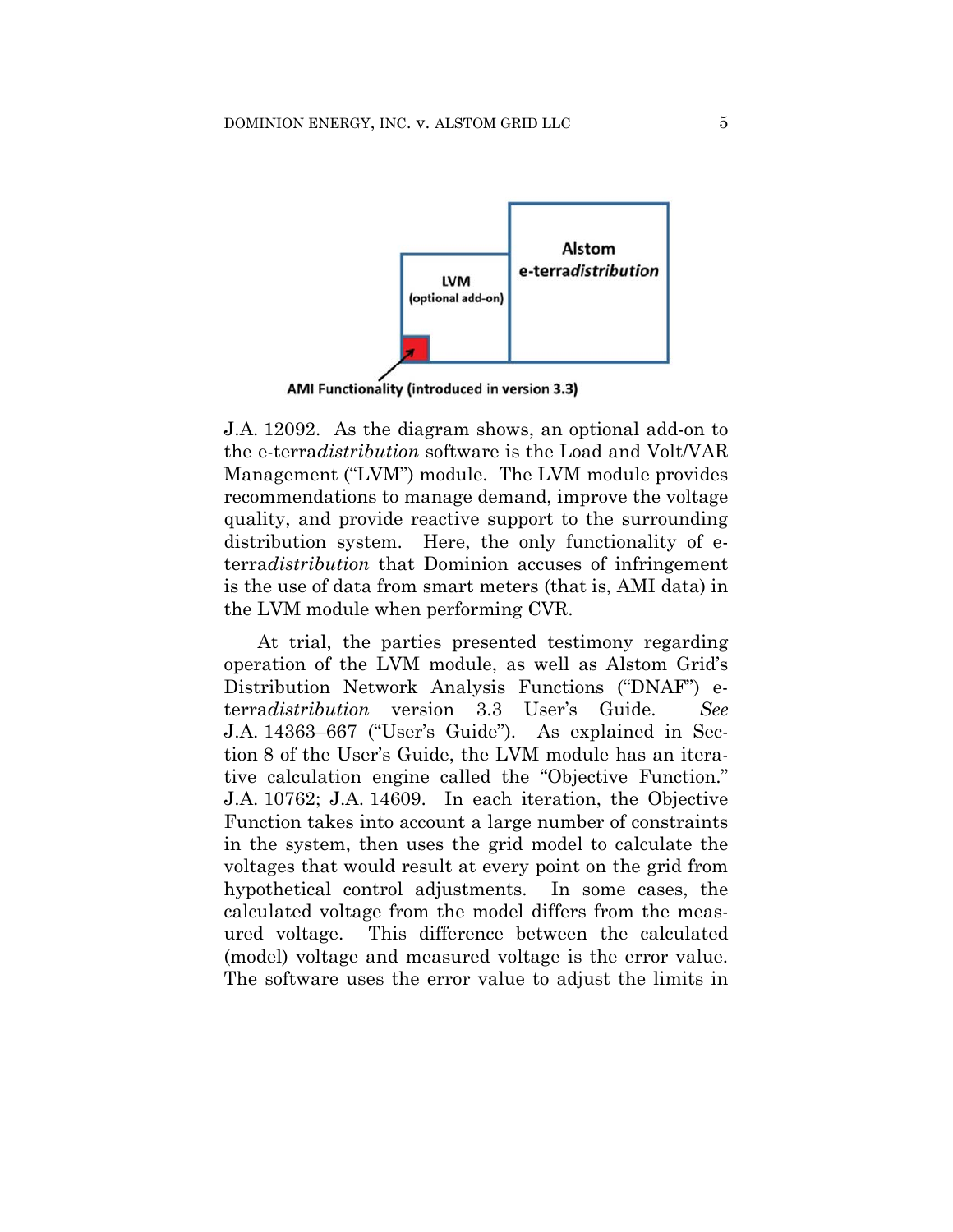the Objective Function—and, accordingly, the model—for that particular location.

Specifically, Section 8.1.6 of the User's Guide discusses the voltage limit adjustment procedure:

# **8.1.6 Voltage Limit Adjustment**

In a real distribution system, there may be several voltage measurements along the feeder. In an ideal case, the voltages calculated from the distribution power flow should match the voltage measurement perfectly. However, because of an imperfect model and an under-determined system, this rarely happens.

By setting the Voltage Limit Adjustment option on the LVM page of the DNAF Configuration Editor to True, this mismatch can be taken into consideration in LVM. This option adjusts the voltage limit rather than the voltage itself.

In Figure 46, the high/low voltage limit on the specified point can be adjusted as follows:



 $V_{\text{newlimit}} = V_{\text{limit}} + (V_{\text{cal}} - V_{\text{meas}})$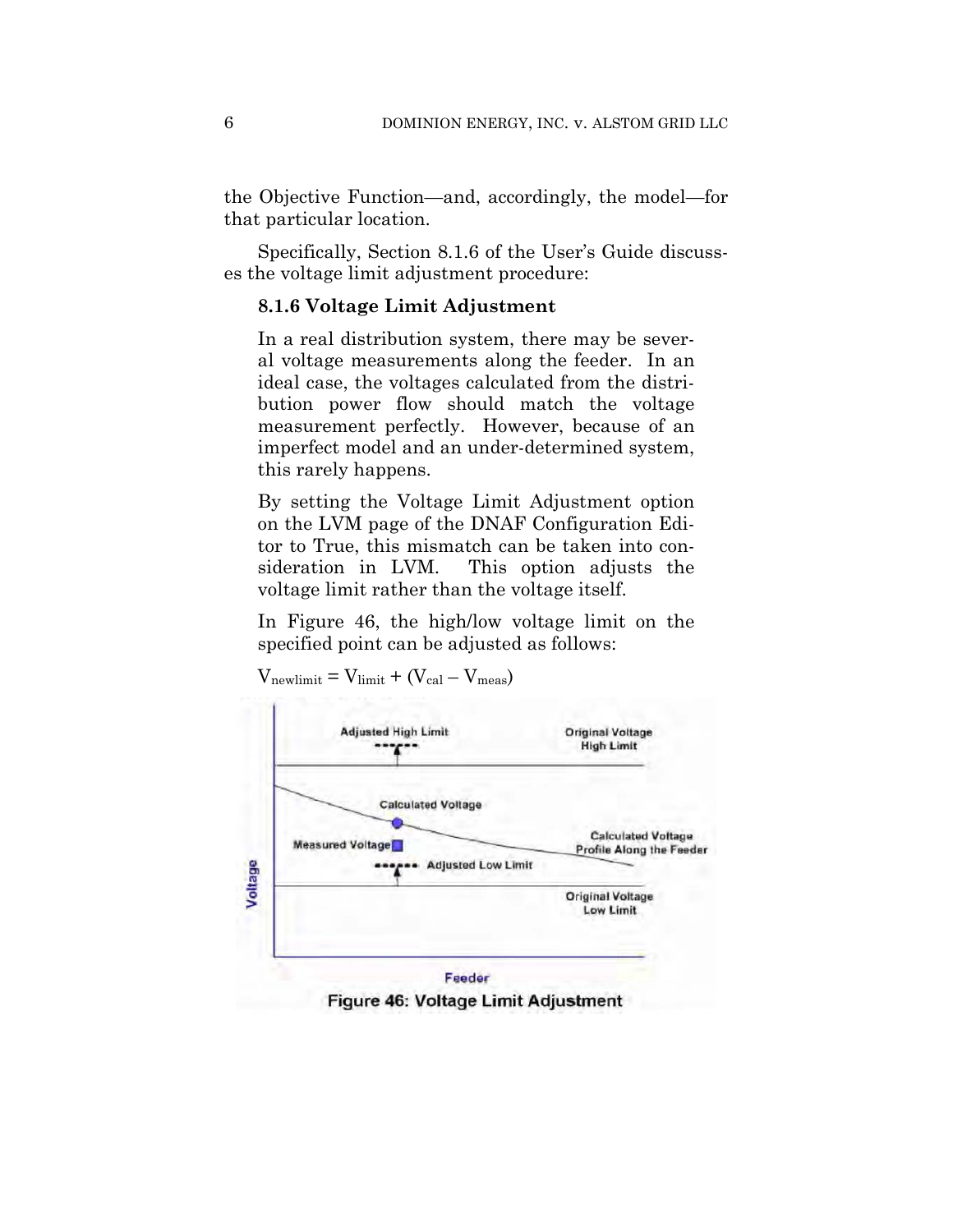J.A. 14614. Alstom Grid presented testimony from its software engineer, Dr. Paul Kuntz, who explained that the Objective Function runs iteratively until it finds an optimal control plan for the given constraints. To better illustrate the Objective Function, we review Dr. Kuntz's example:



J.A. 9412. In this example, the model calculates the voltage at a particular meter to be 116 volts. The measurement, however, shows that the meter is actually at 113 volts, which is 3 volts lower than the calculated voltage. Thus, the limit-adjustment algorithm will take the difference between the calculated and measured voltages (3 volts) and adjust the limits (the target band) for that specific meter by adding the 3-volt difference. As a result, the adjusted limits (target band) for this meter would be 117–129 volts—that is, 3 volts more than the standard 114–126 volt target band.

Next, the adjusted limits for this meter are passed into the Objective Function, which runs a hypothetical control plan for the system, generating a new hypothetical calculation for this meter. The Objective Function would compare the hypothetical calculated voltage for this meter to the adjusted limits. In this example, the calculated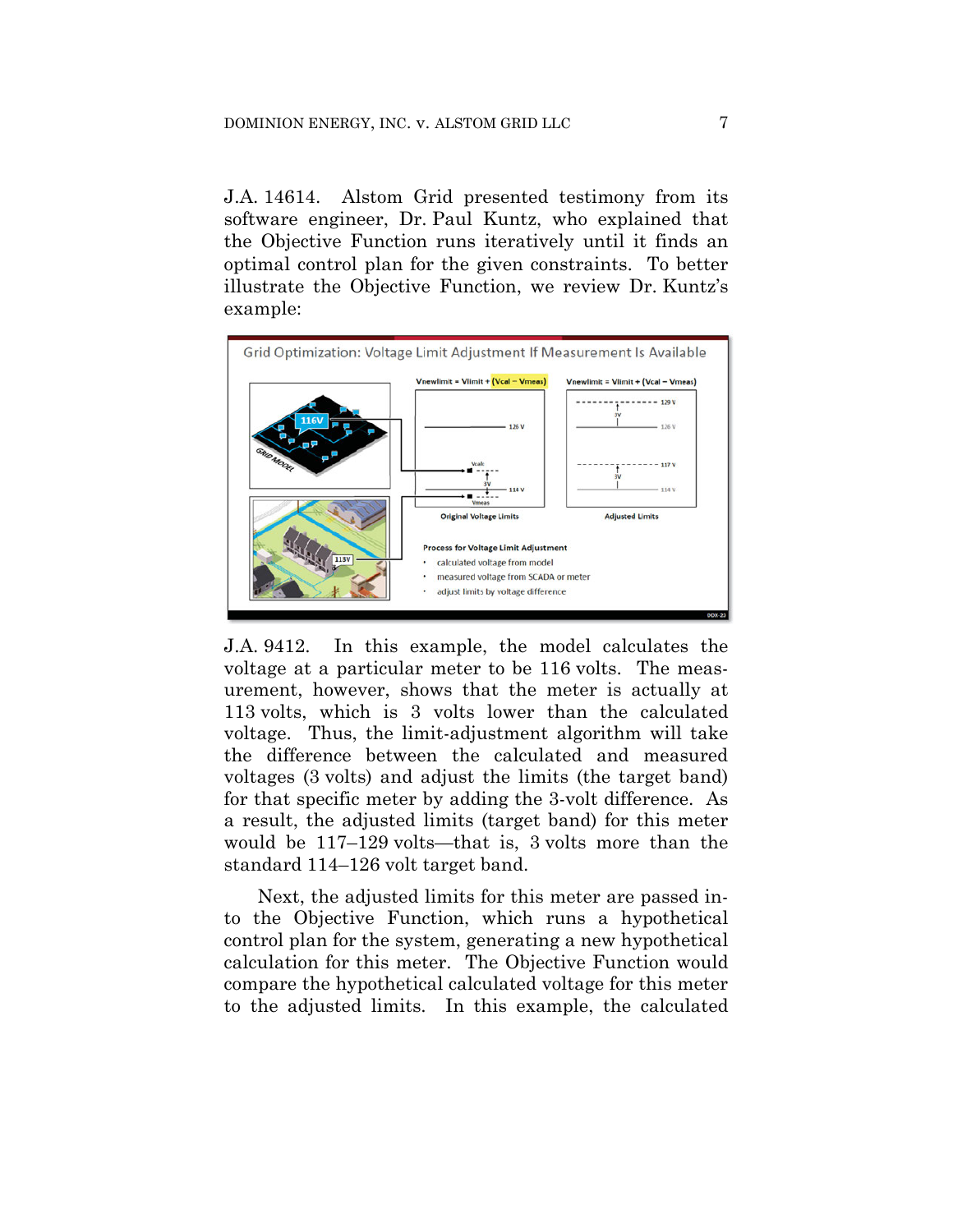voltage, 116 volts, is outside the adjusted limits, 117– 129 volts. Therefore, the Objective Function would iteratively determine the effect of alternative hypothetical control plans until it finds a solution where the calculated voltage is within the adjusted limits. Dominion's expert, Dr. Richard Brown, agrees that the Objective Function uses only calculated—not measured—voltages. With this understanding of the accused functionality, we turn to the procedural history of this appeal.

# IV.

As discussed above, the jury found that the AMI functionality within the LVM module of e-terra*distribution*, as installed on Duke's systems, literally infringed Dominion's '883 patent. The jury also found that Alstom Grid actively and willfully induced the infringement and awarded Dominion a reasonable royalty of \$486,000.

On October 3, 2016, after two days of bench trial and post-trial hearings, the district court entered judgment against Alstom Grid for willful infringement, awarded \$486,000 in damages to Dominion, granted a permanent injunction against Alstom Grid, and awarded enhanced damages, doubling the damages to \$972,000.

On October 21, 2016, the district court denied Alstom Grid's post-trial motions for JMOL of noninfringement, to vacate or remit the reasonable royalty damages award, and for JMOL of no willful infringement and thus no double damages. Alstom Grid appeals. We have jurisdiction under 28 U.S.C. § 1295(a)(1).

#### DISCUSSION

We review the denial of a motion for JMOL under the law of the regional circuit. *ClearValue, Inc. v. Pearl River Polymers, Inc.*, 668 F.3d 1340, 1343 (Fed. Cir. 2012) (citing *Summit Tech., Inc. v. Nidek Co.*, 363 F.3d 1219, 1223 (Fed. Cir. 2004)). Under Third Circuit law, we exercise plenary review over a district court's rulings on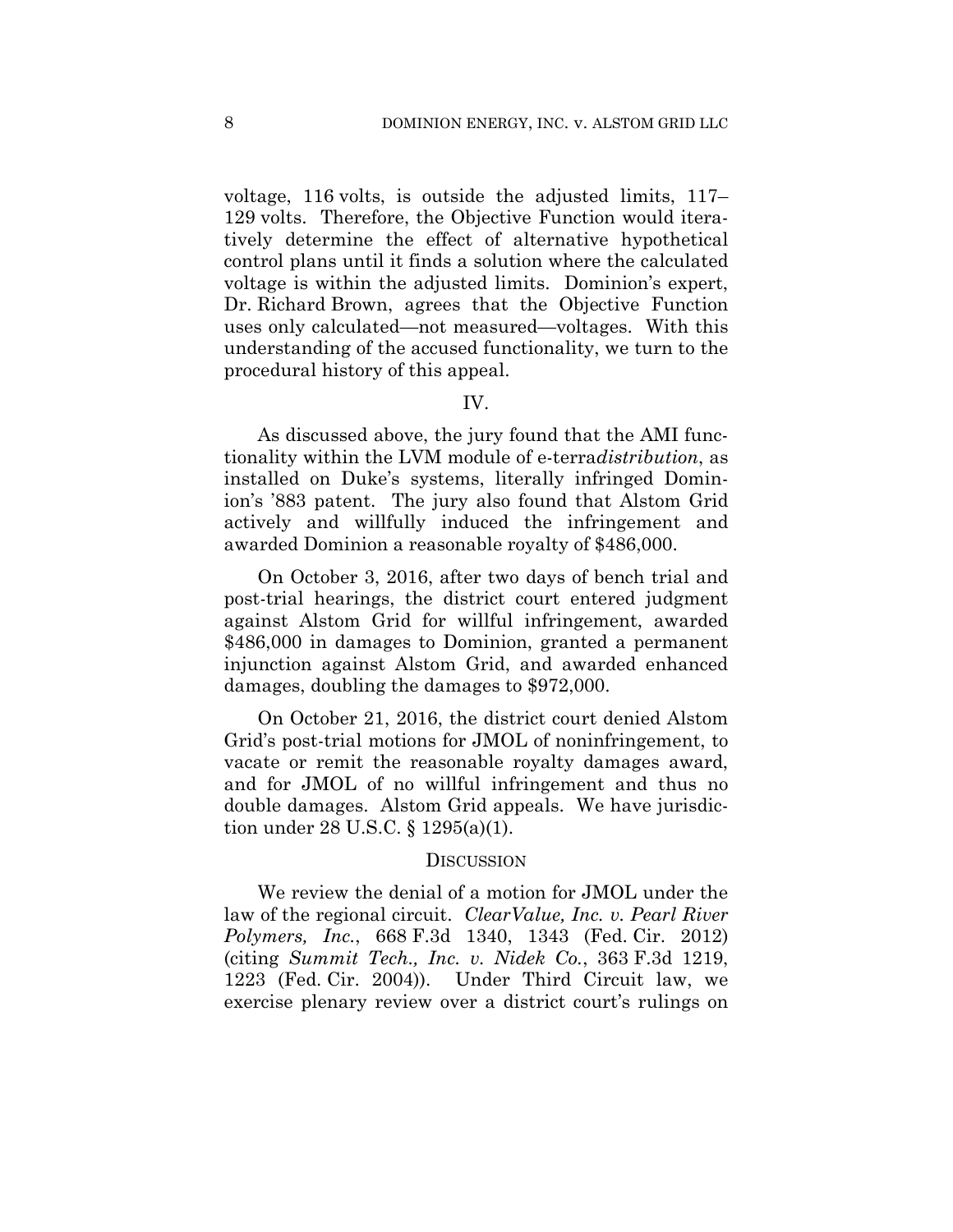motions for JMOL, applying the same standard as the district court. *Agrizap, Inc. v. Woodstream Corp.*, 520 F.3d 1337, 1341–42 (Fed. Cir. 2008) (citing *Gagliardo v. Connaught Labs., Inc.*, 311 F.3d 565, 568 (3d Cir. 2002)). Thus, a grant of JMOL is appropriate only where a party has been fully heard on an issue during a jury trial and the court finds that a reasonable jury would not have a legally sufficient evidentiary basis to find for the party on that issue. *Agrizap*, 520 F.3d at 1341–42; *see* Fed. R. Civ. P. 50(a). As the reviewing court, we are mindful that we "may not weigh the evidence, determine the credibility of witnesses, or substitute [our] version of the facts for the jury's version." *Agrizap*, 520 F.3d at 1341–42 (citing *Lightning Lube, Inc. v. Witco Corp.*, 4 F.3d 1153, 1166 (3d Cir. 1993)). Here, we examine literal infringement, which exists only when every limitation recited in the claim is found in the accused device, exactly. *Microsoft Corp. v. GeoTag, Inc.*, 817 F.3d 1305, 1313 (Fed. Cir. 2016).

The question before us is whether substantial evidence supports the jury's finding that the accused system includes every limitation of the asserted claims. We conclude that it does not. As discussed above, the asserted claims require "generat[ing] an energy delivery parameter based on a comparison of the measurement data received from the subset to a controller target voltage band." *See* '883 patent claims 1, 15. The claims require a comparison of two specific things. Evidence of a comparison of something other than those two things does not support a finding of literal infringement.

We conclude that no reasonable juror could find that the accused product compares the measured data to a controller target voltage band. The evidence presented to the jury shows that the accused system compares the measured data to a single calculated voltage, as opposed to a voltage band as required by the claims. Indeed, it is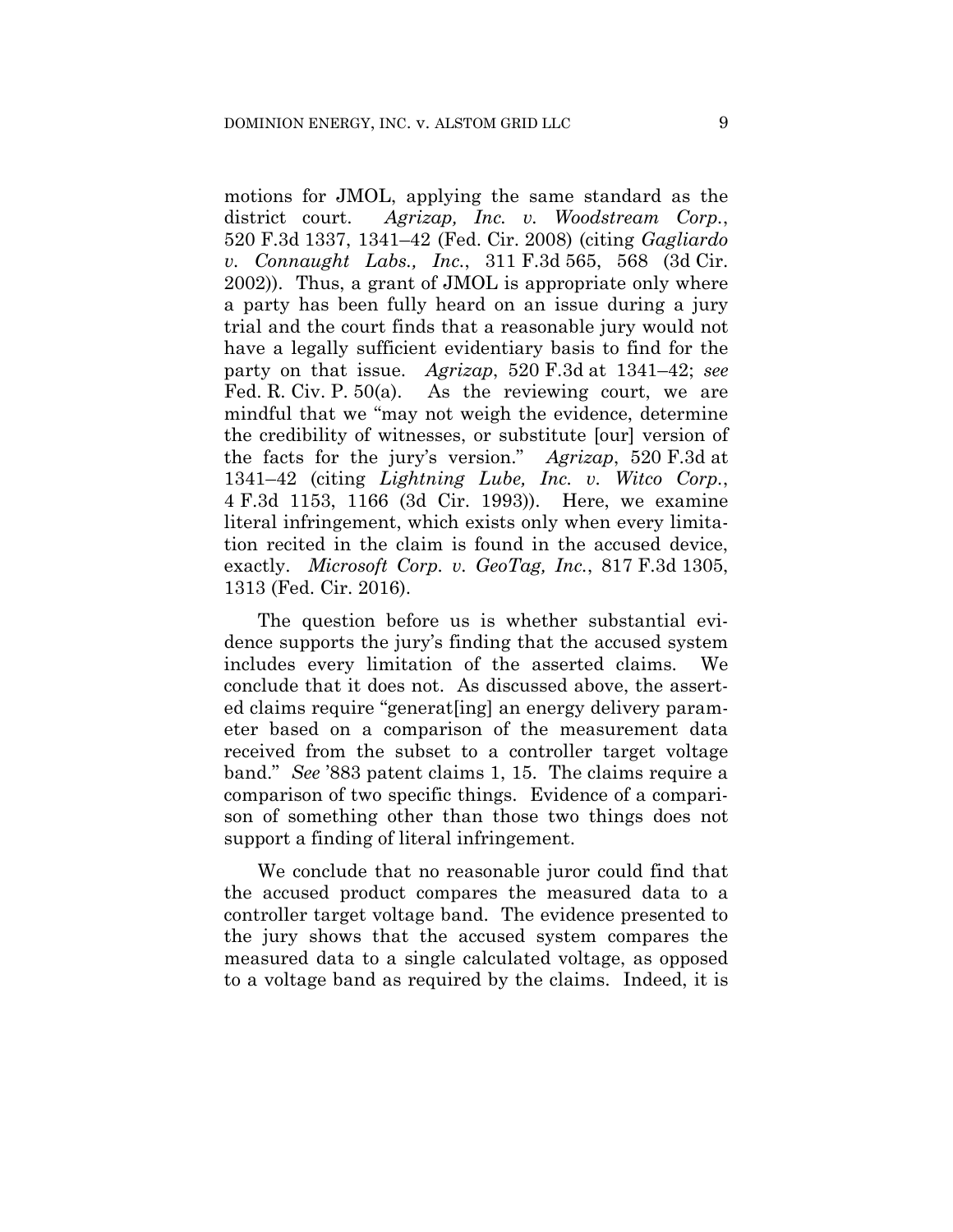the calculated voltage, not the measured data, that the accused system compares to the voltage band.

Dominion relies heavily on the testimony of Dr. Brown, its technical expert. Dr. Brown's testimony, however, does not provide substantial evidence to support the jury's verdict because his testimony was conclusory, unsupported, contrary to the evidence in the case, or not directed to the claim limitation at issue. We address the problems with his testimony below.

Dr. Brown repeatedly testified to the jury that the measured voltage—as opposed to the calculated voltage was used to indicate a voltage fault condition in the accused Duke system. *See* J.A. 10562.But he did not cite any particular documents to support his position. Furthermore, his testimony is contradicted by the User's Guide, which explains that it is the calculated voltage not the measured voltage—that is used to indicate a voltage fault condition. He further testified that a voltage measurement comes back from the subset of the smart meters, and the Alstom Grid controller software compares the measured voltage to the acceptable voltage band range of 114–126 volts. But, again, this testimony was both unsupported by the record evidence and contradicted by the User's Guide.

Dr. Brown also asserted at trial that the demonstrative slides he prepared and presented to the jury showed the claimed comparison and were based on Alstom Grid's source code, deposition testimony, and the User's Guide. In particular, he testified that the fact that the controller software could identify whether or not there was a voltage fault condition was itself evidence that there was a comparison between the measured voltage and the target voltage band. But Dr. Brown's testimony does not necessarily show that the measured voltage is compared to a voltage band. And just saying that something is so does not make it true, especially when there is no record sup-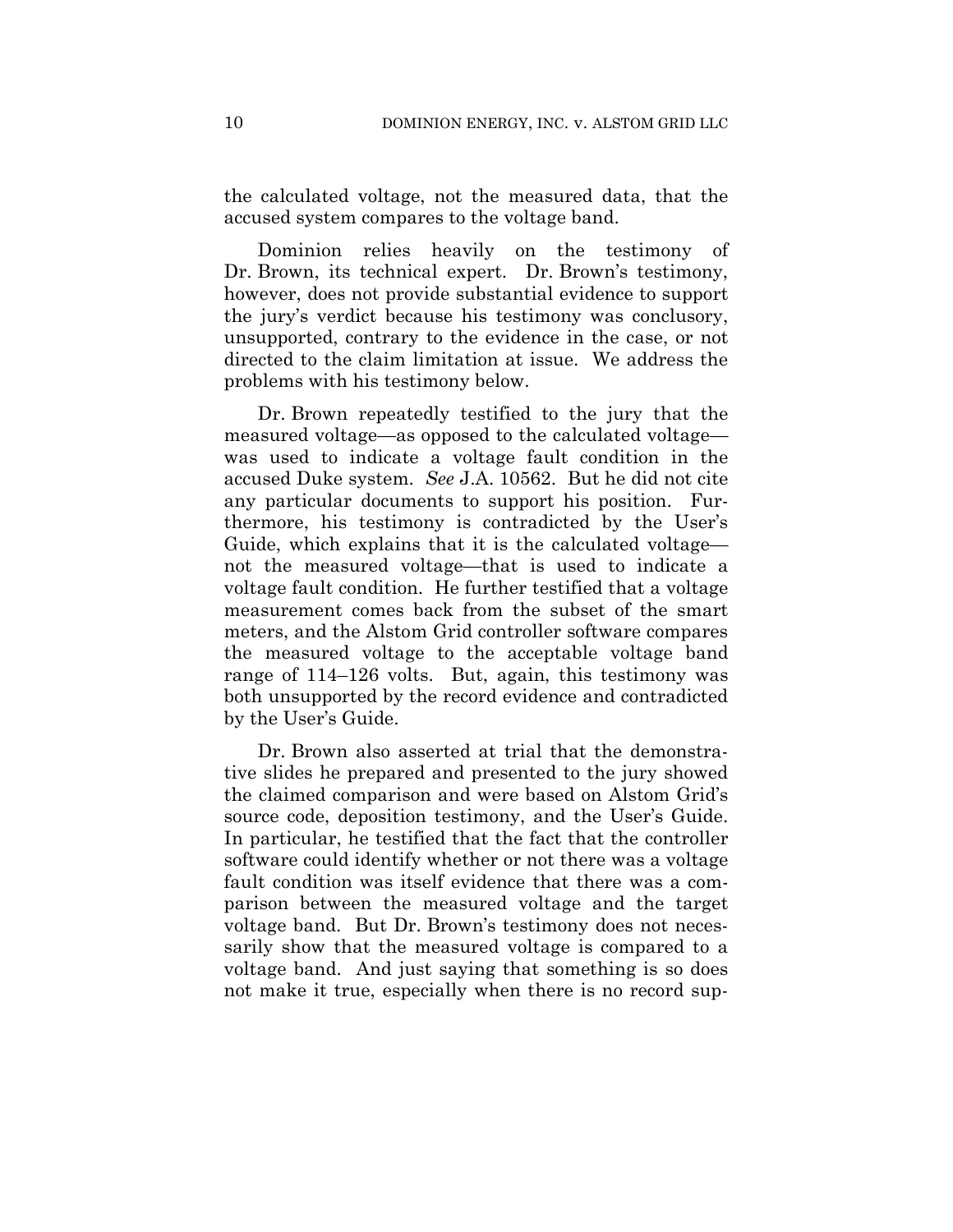port and, in fact, the User's Guide indicates otherwise. *See Yoon Ja Kim v. ConAgra Foods, Inc.*, 465 F.3d 1312, 1320 (Fed. Cir. 2006) (affirming JMOL of noninfringement where "conclusory [expert] testimony" was the basis for infringement); *cf. Alpex Computer Corp. v. Nintendo Co.*, 102 F.3d 1214, 1222–23 (Fed. Cir. 1996) (holding that conclusory expert testimony did not support a finding of infringement).<sup>1</sup>

Dr. Brown also testified about Figure 46 of the User's Guide, reproduced above. *See* J.A. 14614 (Figure 46). As Dr. Brown explained, Figure 46 shows an error between the calculated voltage (circle) and the measured voltage (square). As he further explained, the software calculates the error between the calculated and measured voltages  $(V_{cal} - V_{meas})$ , then adds the error to the original low/high limits in the voltage band to obtain modified high/low limits. Indeed, Dr. Brown admitted that "everybody agrees [on] ... how the software actually works." J.A. 10442. Nevertheless, he proceeded to engage in a discussion of hypothetical situations, illustrating the different situations that might occur if both, either, or neither calculated and measured voltages were within the range. In his hypothetical discussions, Dr. Brown asserted that the Alstom software "will compare the measured voltage to [the acceptable] range." J.A. 10436. But this testimony explicitly contradicts the text of Section 8.1.6, which only compares the calculated and measured voltages. The text of Section 8.1.6 never discloses or suggests making a comparison of the measured voltage to any range. Accordingly, Dr. Brown's hypotheticals are unfounded and cannot support the jury's finding that the accused system compares the measured voltage to a controller target voltage band.

1

<sup>1</sup> Dominion chose to not rely on the doctrine of equivalents to prove infringement.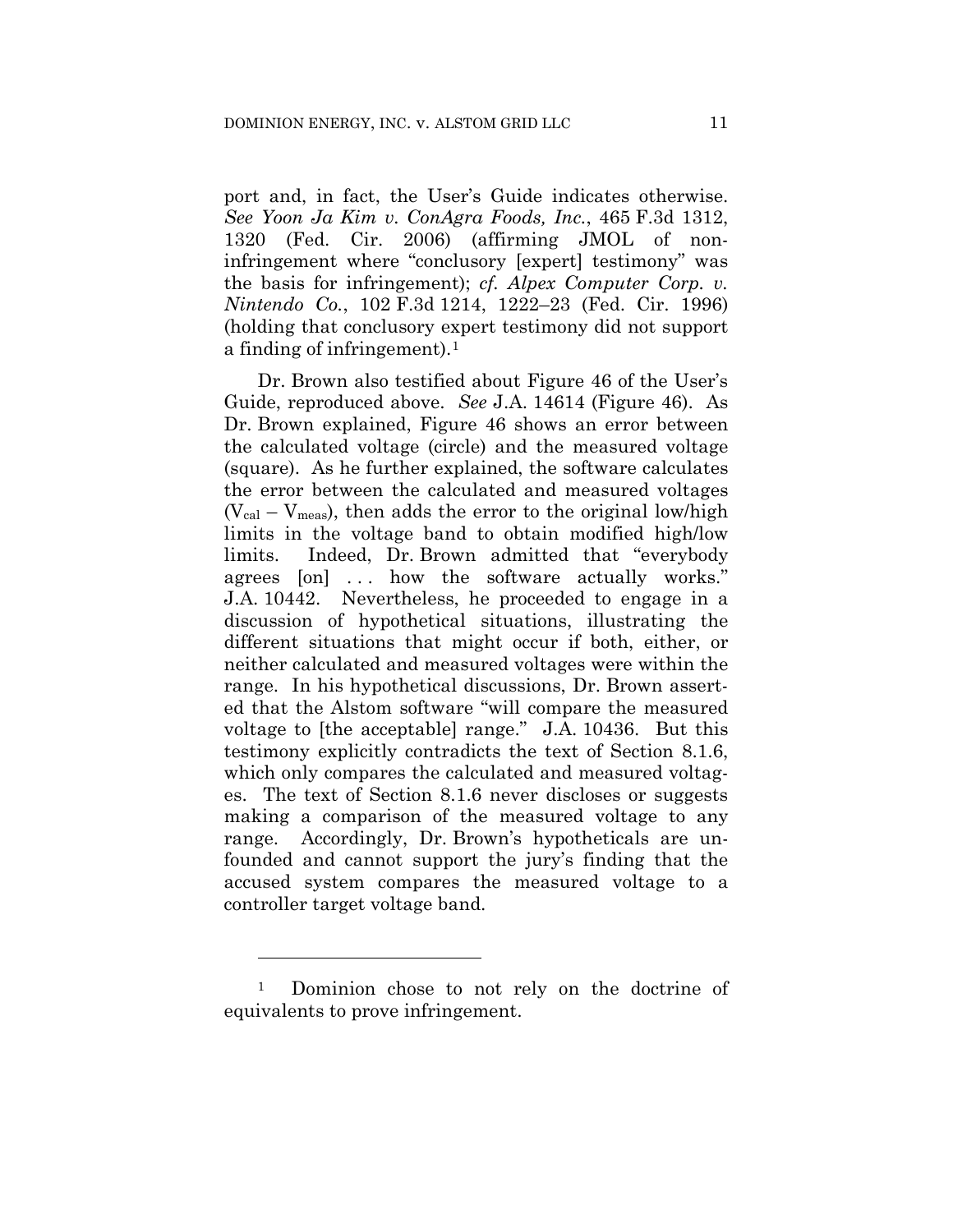Beyond his conclusory testimony, Dr. Brown made several critical admissions. First, Dr. Brown agreed that the accused system compares the calculated voltage—not the measured voltage—to a target band:

[Alstom Grid] compare[s] the calculated voltage to the measured voltage to determine the error. And then they use that error to adjust the limits. And then they compare the calculated voltage to the adjusted limits in their software.

J.A. 10562–63. Dr. Brown also admitted that the limitadjustment algorithm code, which is the key algorithm in the accused system, does not compare the measured voltage and a target voltage band. Dr. Brown further admitted that the accused function "operates on *calculated* voltages" and "*never uses measured voltage* to generate an energy delivery plan." J.A. 10489–90, 10493. These admissions further support our conclusion that a reasonable jury would not have a legally sufficient evidentiary basis to find for Dominion on the issue of direct infringement.

Finally, Dominion cites Dr. Brown's testimony and excerpts from the User's Guide relating to a so-called "heuristic mode." Appellee Br. at 29–30 (citing J.A. 10446–48, in which Dr. Brown discussed the heuristic LVM methodology as described in Alstom Grid's eterra*distribution* 3.3 User's Guide at Section 8.3.4 (J.A. 14636)). Alstom Grid's User's Guide does indeed teach that the heuristic mode compares the measured voltage to the target voltage range. It is undisputed, however, that the accused Duke system does not include the heuristic mode. *See* Oral Argument at 20:11–15, *available at* http://oralarguments.cafc.uscourts.gov/default .aspx?fl=2017-1158.mp3 ("There wasn't any evidence that [Duke was] using heuristic, your honor, that's right."), 20:59–21:09 ("there was no evidence that [Duke] used heuristic"); J.A. 11306 (stating, in Dominion's closing